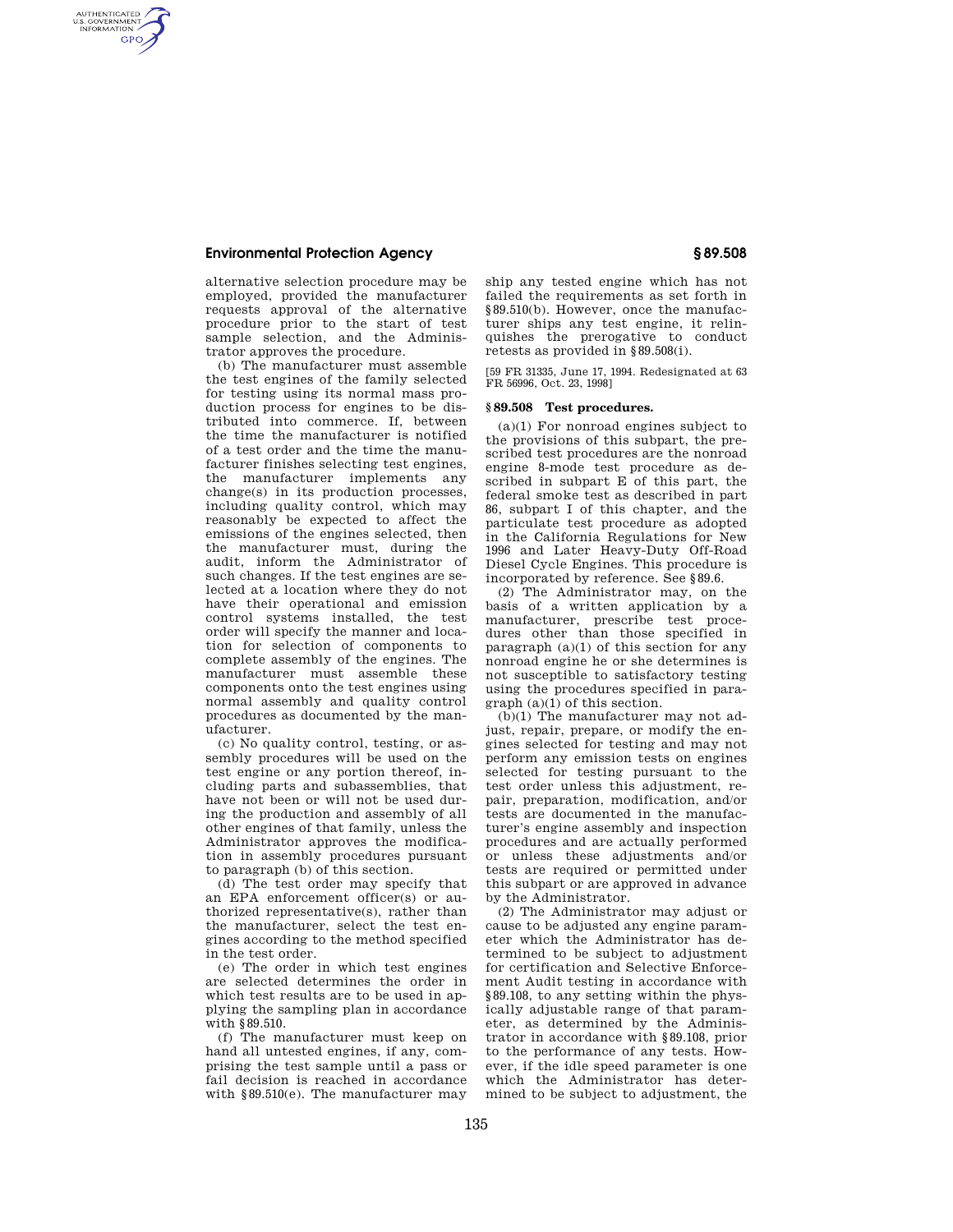Administrator may not adjust it to any setting which causes a lower engine idle speed than would have been possible within the physically adjustable range of the idle speed parameter if the manufacturer had accumulated 125 hours of service on the engine under paragraph (c) of this section, all other parameters being identically adjusted for the purpose of the comparison. The manufacturer may be requested to supply information needed to establish an alternate minimum idle speed. The Administrator, in making or specifying these adjustments, may consider the effect of the deviation from the manufacturer's recommended setting on emission performance characteristics as well as the likelihood that similar settings will occur on in-use engines. In determining likelihood, the Administrator may consider factors such as, but not limited to, the effect of the adjustment on engine performance characteristics and surveillance information from similar in-use engines.

(c) *Service Accumulation.* Prior to performing exhaust emission testing on an SEA test engine, the manufacturer may accumulate on each engine a number of hours of service equal to the greater of 125 hours or the number of hours the manufacturer accumulated during certification on the emission data engine corresponding to the family specified in the test order.

(1) Service accumulation must be performed in a manner using good engineering judgment to obtain emission results representative of normal production engines. This service accumulation must be consistent with the new engine break-in instructions contained in the applicable owner's manual.

(2) The manufacturer must accumulate service at a minimum rate of 16 hours per engine during each 24-hour period, unless otherwise approved by the Administrator.

(i) The first 24-hour period for service begins as soon as authorized checks, inspections, and preparations are completed on each engine.

(ii) The minimum service or mileage accumulation rate does not apply on weekends or holidays.

(iii) If the manufacturer's service or target is less than the minimum rate specified (16 hours per day), then the

**§ 89.508 40 CFR Ch. I (7–1–10 Edition)** 

minimum daily accumulation rate is equal to the manufacturer's service target.

(3) Service accumulation must be completed on a sufficient number of test engines during consecutive 24-hour periods to assure that the number of engines tested per day fulfills the requirements of paragraphs (g)(1) and  $(g)(2)$  of this section.

(d) The manufacturer may not perform any maintenance on test engines after selection for testing, nor may the Administrator allow deletion of any engine from the test sequence, unless requested by the manufacturer and approved by the Administrator before any engine maintenance or deletion.

(e) The manufacturer must expeditiously ship test engines from the point of selection to the test facility. If the test facility is not located at or in close proximity to the point of selection, the manufacturer must assure that test engines arrive at the test facility within 24 hours of selection. The Administrator may approve more time for shipment based upon a request by the manufacturer accompanied by a satisfactory justification.

(f) If an engine cannot complete the service accumulation or an emission test because of a malfunction, the manufacturer may request that the Administrator authorize either the repair of that engine or its deletion from the test sequence.

(g) Whenever a manufacturer conducts testing pursuant to a test order issued under this subpart, the manufacturer must notify the Administrator within one working day of receipt of the test order as to which test facility will be used to comply with the test order. If no test cells are available at a desired facility, the manufacturer must provide alternate testing capability satisfactory to the Administrator.

(1) A manufacturer with projected nonroad engine sales for the United States market for the applicable year of 7,500 or greater must complete emission testing at a minimum rate of two engines per 24-hour period, including each voided test and each smoke test.

(2) A manufacturer with projected nonroad engine sales for the United States market for the applicable year